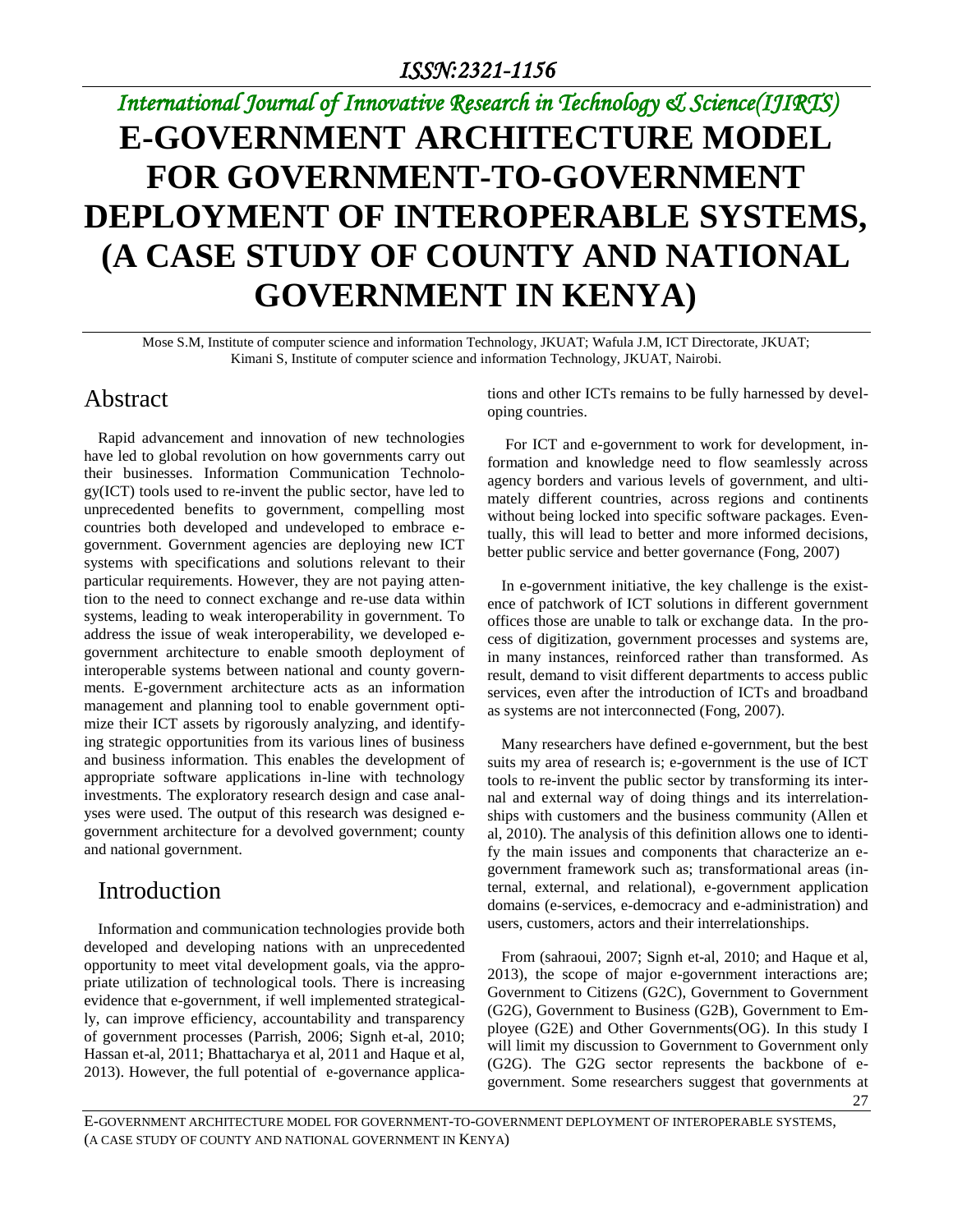# *International Journal of Innovative Research in Technology & Science(IJIRTS)*

all levels must enhance and update their own internal systems and procedures before electronic transactions with citizens and businesses are done. So, in the research we focused to cover interoperability of internal systems of government.

Government to Government systems are types of

e-government systems that support relation between different structures of government. It helps in sharing some basic information among different governmental bodies which avoids parallel data collections and reduces costs respectively (Haque et al, 2013). The government processes and procedures are simplified to cut the red tape, facilitate delivery of services, increase productivity of the bureaucracy, and increase savings. The transactions between central and local governments, department levels and attached agencies and bureaus, as well as government and its employees would be enhanced.

The internal strategic objective of e-government in government operations is to facilitate a speedy, transparent, accountable, efficient and effective process for performing government administration activities, significant cost savings in government operations. Thus, information can flow much faster and more easily among different governmental departments (Parrish, 2006; Allen et al 2010).

E-governance can be designed to increase competition, reduce discretionary power, remove bottlenecks in routine transactions, increase reliability, and predictability of government actions, to ensure better and equal access to information and services and promote transparency and accountability (Signh et-al, 2010). E-government strategy of Denmark declared "joined up public service" better collaboration, digital exchange of data between agencies as basic objectives of e-government.

From e-governance of Singapore, ICT provide greater accessibility, facilitate wider multi-communication and dissemination of information, provide automatic record keeping features and generally enable better knowledge management and information sharing, increase government productivity(Signh et-al, 2010). It is argued that egovernance can provide a climate of honesty, integrity, trust and participation.

(Haque et al, 2013), discusses the grid technology has the potential to become a ubiquitous electronic services, which can improve infrastructure utilization, increase access and integration of huge amount of data and enable new levels of communication and collaboration between different levels of G2G e-government system. The grid framework optimizes information process management at different levels of government systems and provides rapid access to various levels of data sources available over the network. This framework is applied in Pakistan to address challenges faced by the

G2G e-communication and collaboration system i.e. addresses massive requirements of information processing capacity, reduces inefficiency and processing bottlenecks and improves poor utilization of information.

The scope of a grid technology could range from small departmental network to a vast collection of resources and services running in multiple locations, spread across the organization, and owned by many organizational groups, government bodies, and enterprise or academic institutions (Haque et al, 2013). Much of the initial progress with respect to online initiatives focuses internally and externally, on information proving, connectivity and expanding a new

internet based infrastructure to citizens, customers and communities. My argument is that before electronic services are expanded to citizens and Businesses the internal electronic administration infrastructure of an e-government should be in place.

In Canada the government is attempting to achieve the internal capacity for an intra-governmental conversation based electronically. Within government, IT fosters new horizontal opportunities by shifting away from traditional bureaucratic structures towards alternative delivery arrangements i.e. egovernance.(Sahraoui, 2007; Bhattacharya et al, 2011; Kangu, 2011; Haque et al, 2013). The manner in which accountability is perceived and exercised by government leaders will determine the degree to which it embraces more collaborative models of governance.

Traditionalists invoke the underlying principle of ministerial accountability based on a clear and rigid view of vertical control and risk minimization, in order to serve and protect the interests of the publicly accountable political leader. The rise of e-governance, with its pressures for variety of initiatives introduces alternative models of decision making and service delivery promoting shared accountability (Allen et al, 2010). The need for collaboration, partnerships and joint ventures grows both within government and often between private and public organization.

(Allen et al, 2010) Asserts that shared accountability ensures better coordination of activities in a more flexible and more effective way, empower public servants and their partners allowing new solutions to come forward in a dispersed and open matter. The opportunities that come along with egovernment include; cost reduction and efficiency gains, quality of service delivery to business and customers, transparency, anticorruption, and accountability, increase the capacity of government, network and community creation, improve the quality of decision making, and promotes use of ICT in other sectors of the society. Traditional government is characterized by static and insufficient information that is infrequently updated, few interactive features, and nonexistent online services.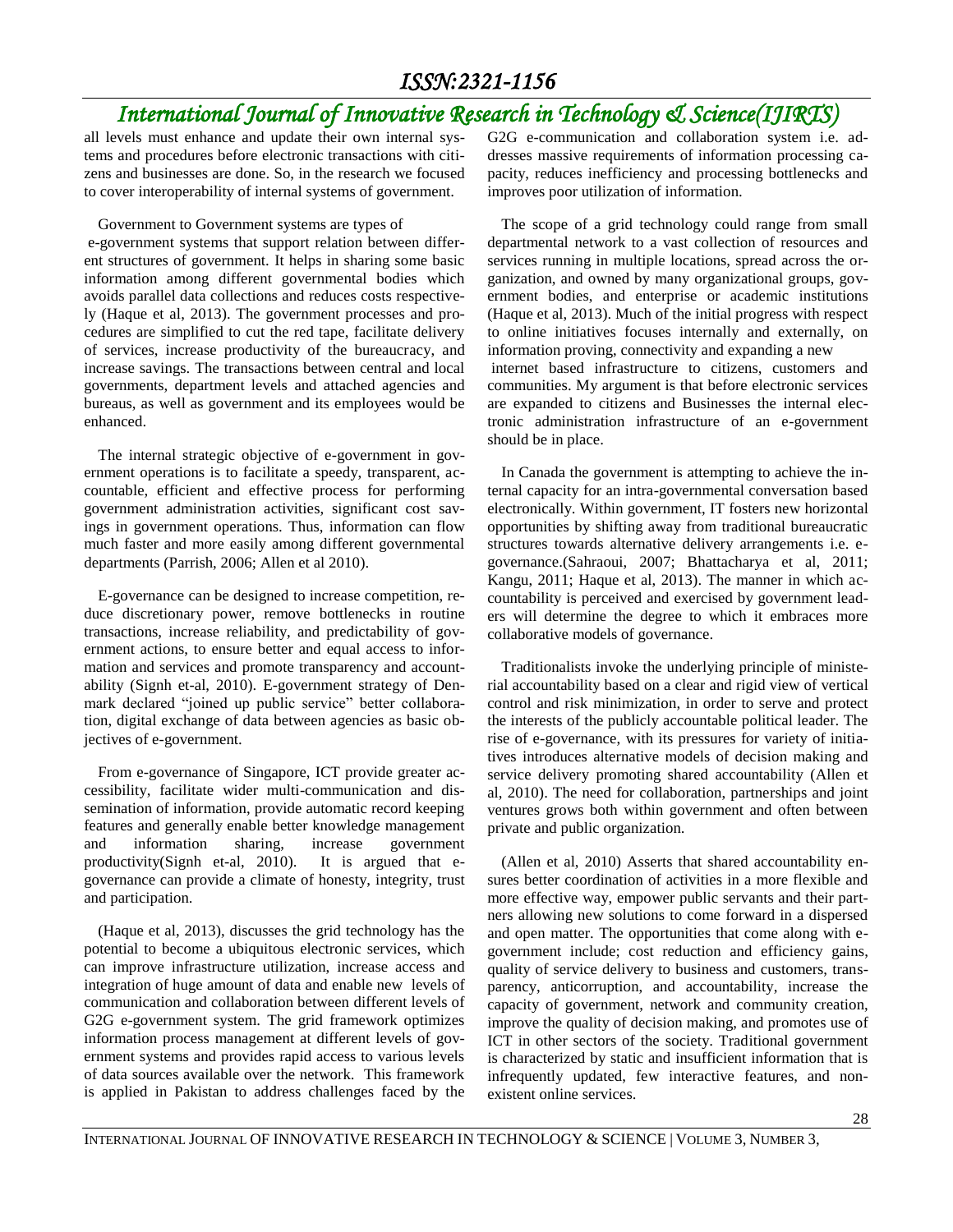# *International Journal of Innovative Research in Technology & Science(IJIRTS)*

In (Signh et-al, 2010) research on how E-governance can be used to fight corruption in India, Ethiopia and Fiji, identifies monopoly of power, discretion, and lack of accountability and transparency to be the key drivers of corruption. (Naz, 2009) emphasized that to tackle these three drivers, a viable anticorruption strategy must be designed as a multipronged endeavor that includes a set of complex measures in different spheres of society and state organization. A pure egovernance solution removes discretion from the equation promoting corruption by dis-intermediating services and allowing citizens to conduct transactions themselves.

A number of analysts argue that to maximize the potential benefits from e-governance applications, transparency need to be consciously built into the public service delivery system beginning from the design and planning phase. The Thailand government uses the E-Thailand system to improve public administration and to support the economic and social development of the nation (Signh et-al, 2010). Use of ICTs in government sector is now well established and had been an integral part of how governments do business in countries like; Australia, Canada, Denmark, Finland, France, Germany, Italy, Japan, Korea, Mexico, Netherlands and the united states. There is scarcely an aspect of government activity that does not involve the use of ICTs (Haque, 2013; Fong, 2007).

According to the constitution of Kenya 2010 (COK, 2010), Kenya adopted a multidimensional approach to the organization of governance and management of state power. It combines vertical and horizontal dimensions and forms the foundation of the devolved system and structures of government. The two levels of governments can be described as being distinct and inter-dependent and which conduct their mutual relations on the basis of consultation and cooperation (Kangu, 2011).

Kenyans, through Article 4 of the COK 2010, adopted republication as a key value foundation. In several other articles, the various other doctrines include; openness, transparency and accountability as opposed to secrecy in governance. It is for this reason that Article 35 of the COK 2010 makes provision for the right of access to information held by state. According to Articles 6(2) and 189(1) (b) and (c), inter-dependence requires that the two levels of government liaise with each other for the purpose of exchanging information, coordinating policies and administration and enhancing policy.

Counties will compete and cooperate with and

between themselves if they are to achieve the desired development outcomes. The effectiveness and efficiency with which public services are provided to support inclusive growth, economic innovation and competitiveness and maintaining quality places will be essential to the success of the counties (Kangu, 2011).

The promotion of various forms of development activities and goals, in one way or another, will require the inclusion and full integration of communication and information. (Kangu, 2011) information is power, and power to influence public policy decisions is the right to every citizen. For effective participation to benefit society it must rely on accessible, timely, accurate and user friendly information. Therefore, both national and county governments must embrace the central roles of communication and information in their broader meaning.

It is considered that both national and county governments can benefit in using the wider reach of effectiveness of both the print and electronic media in sharing extensively on various aspects of their government. (Allen at el, 2010) considers this means to have limitations because of their static and insufficient information that is infrequently updated, few interactive features, and nononline services, especially with the advent of new technologies and broadband of higher speed.

Streamlined sharing of information between government agencies to conduct government –to-government (G2G) simplify the navigation of government-to-citizen (G2C) and government-to-business (G2B) transactions (Haque et al, 2013). The role of communication and information remains a critical component of generating information needed for decision making processes, analysis and interpretation of core issues of governance (Kangu, 2011).

Dissemination of government information through egovernance is very crucial because it is a voice on behalf of the silent majority, by keeping governments on check, by comparing what government promise to deliver and the actual levels of government delivery

### Problem Statement

The Kenyan constitution established two levels of government that are distinct and interdependent which conduct their mutual relations on the basis of consultation and cooperation to promote; openness, transparency and accountability. Deployment of new ICT systems with specifications and solutions relevant to particular needs of every county without adequate attention to the need to connect, exchange and re-use data with national government systems, has seen the government incur huge losses in terms of finance, lost opportunities for enhanced effectiveness and time. This proliferation of independent e-government systems has largely remained uncoordinated with limited coherence. If e-

29

E-GOVERNMENT ARCHITECTURE MODEL FOR GOVERNMENT-TO-GOVERNMENT DEPLOYMENT OF INTEROPERABLE SYSTEMS, (A CASE STUDY OF COUNTY AND NATIONAL GOVERNMENT IN KENYA)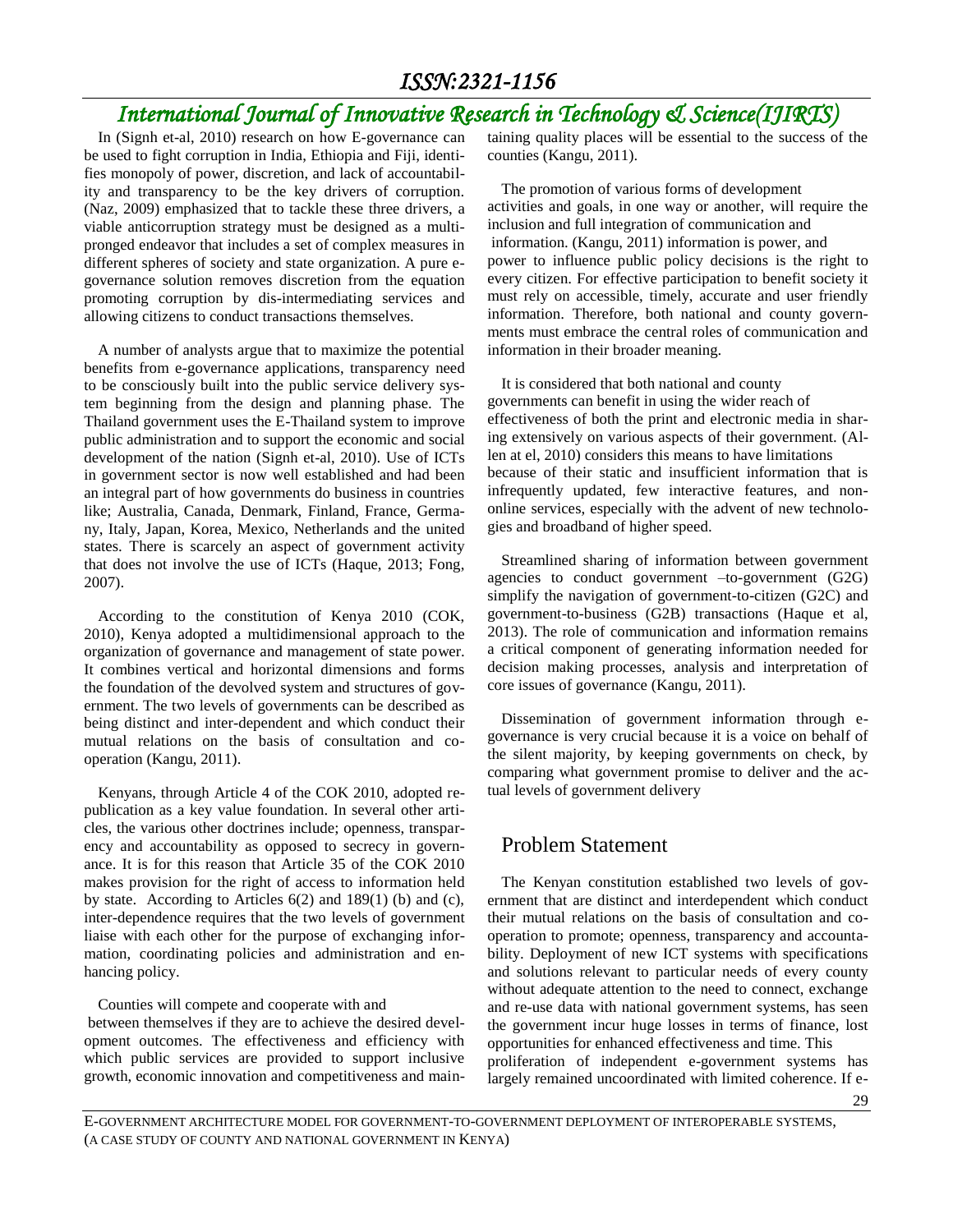# *International Journal of Innovative Research in Technology & Science(IJIRTS)*

government initiatives were to be implemented with focus on addressing interoperability, up to 85% of government budget could be saved.

### **Objective**

To develop e-government architecture that supports interoperability between national and county government of Kenya.

# Developed county and national E-government architecture

The COK2010 establishes two levels of government; the county and national government, of distinctiveness, interdependence and intergovernmental relationships. The basis and framework for distinctiveness, interdependence and intergovernmental relationships are statutory and by best practice. The provisions of section 6(2) and 189 of COK2010 provide lead in this regard. Whereas section 6(2) lays emphasis on distinctive and interdependence, Section 189, demand close liaison, consultation and exchange of information, this is necessary for appropriate working of structures of governance.

The need for a framework to govern the intergovernmental relations is premised on the provisions of section 6(2), 187 and 189 of COK2010. The framework has been consolidated in the intergovernmental relations Act, 2012, whose principles and objective among others include; consultation and co-operation between the national and county governments, and among county governments, providing a forum for sharing and disclosing necessary data and information. This is conceptualized in figure 1.



**Figure 1: conceptual service interactions of County and**

The Kenya e-government architecture was informed substantially by the following literature surveyed: MUL\_NET conceptual framework (Wafula,2007), giving an insight of how government can achieve great success by letting ICT

play the role of an enabler rather than facilitator in egovernment. Architecture framework of e-government (Ebrahim and Irani, 2005), and the Federal Enterprise Architecture of U.S.A(ECLAC, 2007), an ideal government with two distinct but interdependent governments, which operate by cooperation and collaboration through consultation require its systems to be interoperable in nature so that there can be seamless flow of information that can be required for decision making.

According to (Kangu, 2011), the role of communication and information remains a critical component of generating information needed for decision making processes, analysis and interpretation of core issues of governance. To realize such intents, we developed a five layer e-government architecture as shown in fig: 2.6. This architecture builds a need-based and innovative action to thrive in the culture of interoperability, where both governments will be enabled to create, access, utilize and share information and knowledge they need for their own wealth creation and development.

The Kenyan E-government architecture took a structructed approach, which is rated the best according to (Flak et al,2009). This is because interoperability and architecture are intertwined in the execution of government services, thus care and attention must be given to each and every detail of the architecture, bearing in mind that e-government is about a set of organizations including; many autonomous agencies having various levels of readiness and different circumstances, governed by a democratic system and embedded in a certain institutional situation.

ICT provide greater accessibility, facilitate wider muilt communication and dissemination of information, enable better knowledge management and information sharing, increase government productivity once the processes have been transformed. In order to achieve this; the Kenyan Egovernment architecture aims at overcoming the observed limitations in e-governmet such as;

- Exchange of information and services being fragmented and complex, plagued by technical and organizational problems.
- The habit of reinforcing of old barries that make government decision making difficult rathe than transforming them through proper use of ICT as an enabler.
- Concentration to technical interoperability that is easy to achieve at the expense of organizational and semantic interoperability.
	- Backend systems not being interoperable in nature due to legacy sytems and new systems that are sectored with specific solution, to only specific agencies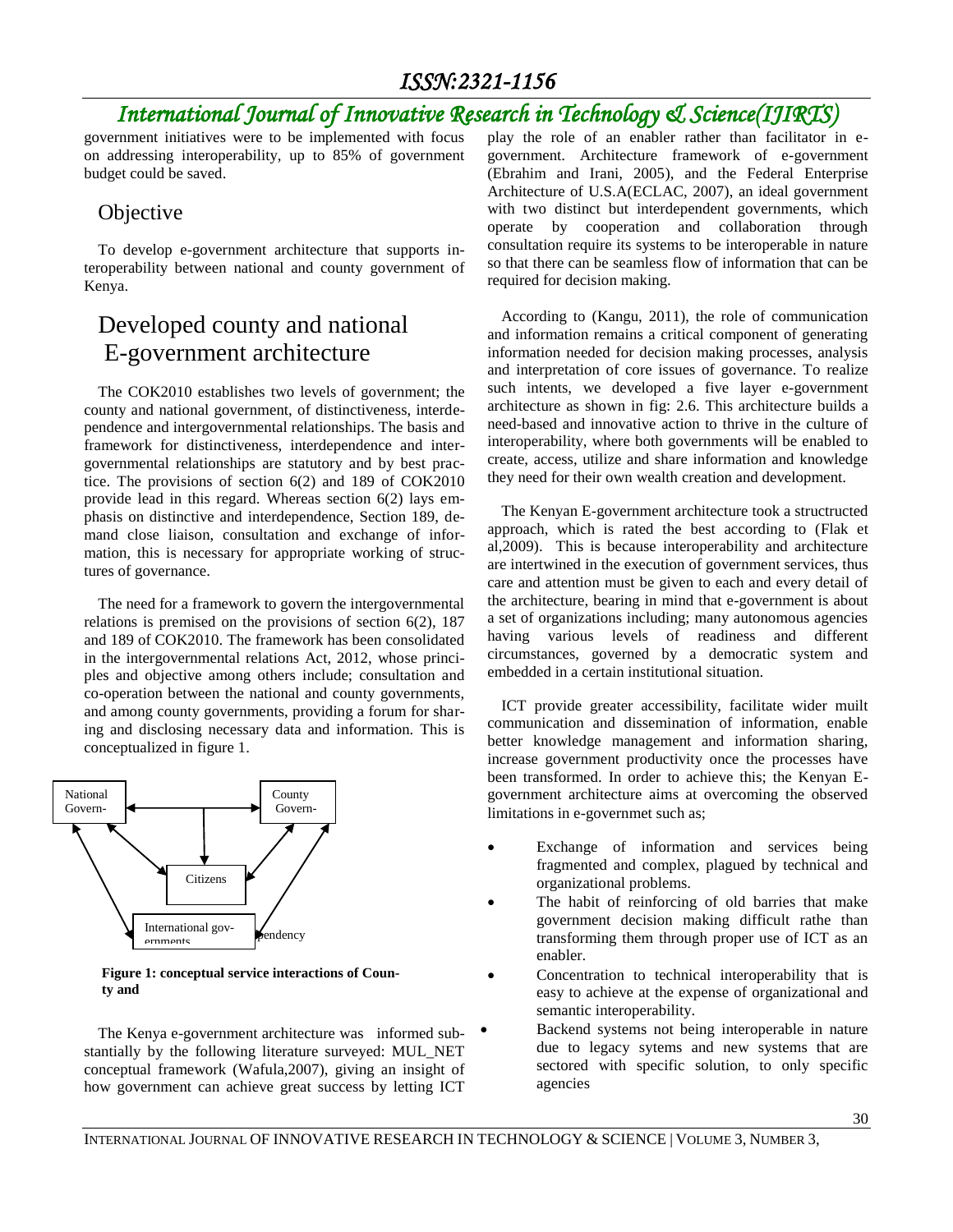# *International Journal of Innovative Research in Technology & Science(IJIRTS)*

The county and national E-government Architecture Building principles

The Architecture was based on the following principles;

- 1. Establishment of good governance and organizational structures.
- 2. Interoperability being the state of the art for successful e-government.
- 3. Development of administrative environment that enables better and equal access to information and service, promote transparency and accountability.
- 4. Capacity building for enabling creation and Customization of services and applications due to increased diversity and choices of information, sources, products and services.
- 5. Consistent processes with clear collaboration to the other service consumers.

.

6. Capacity building of stable systems that are efficient and easy to maintain guided by use of standard technology.

### The county and national e-government Architecture structure

The county and national e-government architecture marks a shift from the conventional hard-coding way of implementing business processes, which led to inflexible systems that were hard to modify and maintain, to a new four layered architecture for e-government as shown in figure 2**,** in which the process of transforming government processes is conceptualized in an integrated and structured approach.



#### **Figure 2. Basic representation of the Kenyan E-government Architecture**

The pyramidal representation of the architecture figure 2, describes the structural relationship of the layers, where lower levels comprise the material of higher levels and it's integrated in nature. Typically, e-government is influenced by new and able ICT technologies that can act as an enabler in the re-engineering of government business processes and sustain an accountable and transparent government.

The kind of infrastructures or technology required is informed by the kind of government information available and how it is accessible to relevant agencies on time. Business process redesign depends on the information from the information architecture to depict a clear picture as-is and to be. Successful Business redesign will lead to an integrated egovernment with fully interoperable systems, which can be accessed by users, stakeholders and organization in the government.

In simple terms one can conclude from the figure 2 that, egovernment is influenced by technology, business architecture in terms of information architecture layer, e-government layer in terms of business architecture layer and finally presentation layer by e-government layer. According to the Kenyan E-government architecture, before reaching at the apex of the pyramid, the information must have been processed in such a way that the information has relevance for specific purpose or context and is therefore meaningful, valuable, useful and relevant, as shown in figure 3.



**Figure 3. Functional representation of e-government architecture**

The dotted link between the technology architecture layer and the information architecture layer shows the instability of e-government influenced by ICT capabilities and its availability (technical approach) rather than data that are the only stable elements. The solid links between the, information architecture layers, business architecture layer, Egovernment layer, and presentation layer shows the necessi-

31

E-GOVERNMENT ARCHITECTURE MODEL FOR GOVERNMENT-TO-GOVERNMENT DEPLOYMENT OF INTEROPERABLE SYSTEMS, (A CASE STUDY OF COUNTY AND NATIONAL GOVERNMENT IN KENYA)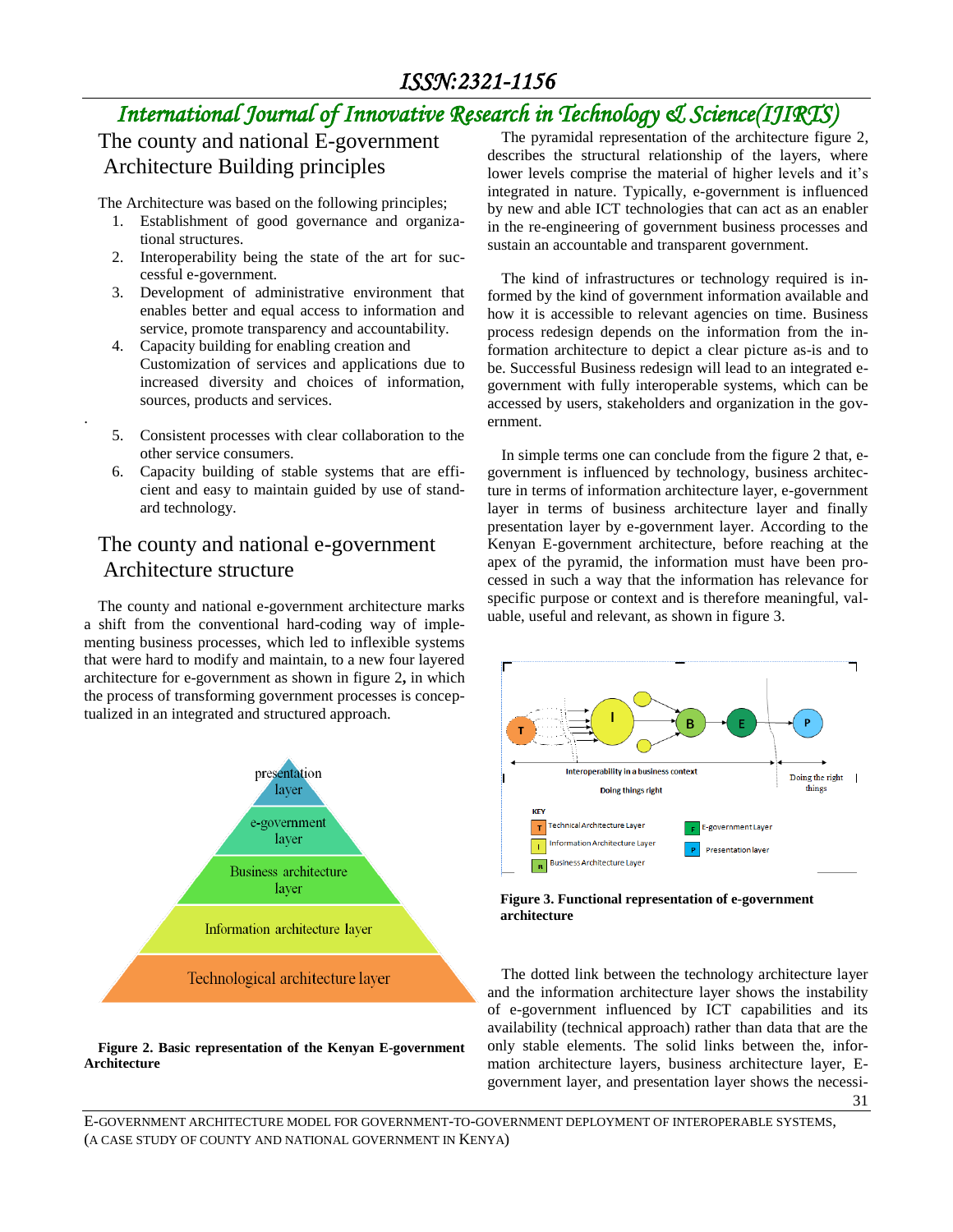# *International Journal of Innovative Research in Technology & Science(IJIRTS)*

ty of each and every action taking place if integration and interoperability is to be achieved in interoperable systems.

According to the figure 3; before service could be reached through channel and pervasive technology, the information foundation needs to first be consolidated for the purpose of building up a master data as a single source of truth that is established through, data identification, consolidation, cleansing and validation process that information can follow both a global-local structure and principles such as a single point data manipulation and channel communication elimination.

This means that the information architecture layer, business architecture layer and e-government layer shown figure 3**,** plays a very important role in the alignment of business processes to the appropriate technology, and defining the best means of access needed information. Figure 4, shows the overall structure of figure 2, describing its functions in detail at each and every layer.



**Figure 4. Overall E-government architecture structure With its functions**

#### Presentation layer

The presentation layer identifies and describes the system users, who require access to government information at different capacities, and the channels through which information can be accessed. During system development, one is required to explicitly identify the government user, the system is intended to serve and also the means through which this information is to be accessed, so that the system

can be tailored to meet these requirements. It manages the user's interface with the system. If a project is to be successful, different stakeholders need to be identified in the beginning, involved in the initial stages, and

kept involved throughout development and implementation.

#### E-government layer

E-government public services utilize very specialized applications those are only available to certain agencies and not all agencies participating in the consortium. The main goal of e-government layer is to achieve a government that;

- does not ask for information it already has
- Is focused on better services towards
- counties and national governments
- Will not allow its facilities to be misused
- Is well informed
- Is efficiently organized and in control of its internal affairs.

According to the Kenyan E-government architecture; with databases only in place semantic interoperability could not be realized due to the coherence between semantics within a more decentralized approach. This has been the greatest hindrance on the initial e-government initiatives; since public agencies develop their own systems independently from each other, and the granularity of how information is expressed differ greatly thus making seamless information flow a nightmare. Semantic interoperability should be at the core on all levels between databases and documents, processes and life events as can be seen in the subsequent layers. Therefore, e-government layer is the Culmination of the one source point of truth between the integrated national and county services.

#### Business architecture layer

The first-step toward a successful e-governance initiative is process re-engineering. This aims to simplify the existing processes and procedures, reduce the manual touch points and make the entire transaction cycle friendly. For Egovernance to succeed, it is imperative that processes are simplified and understood by all stakeholders.

The business layer provides a functional rather than organizational view of the government's lines of business; including its internal operations and services for citizens, independent of the agencies, bureaus and offices performing them.

The business layer describes the devolved government around common business, thus promotes agency collaboration and serves as the underlying foundation for government process redesign and e-government strategies. Each business function is analyzed for potential for streamlining in order to facilitate optimization via collaboration and sharing.

The whole government agrees on which domains there are to uniquely identifiable and how they are going to identify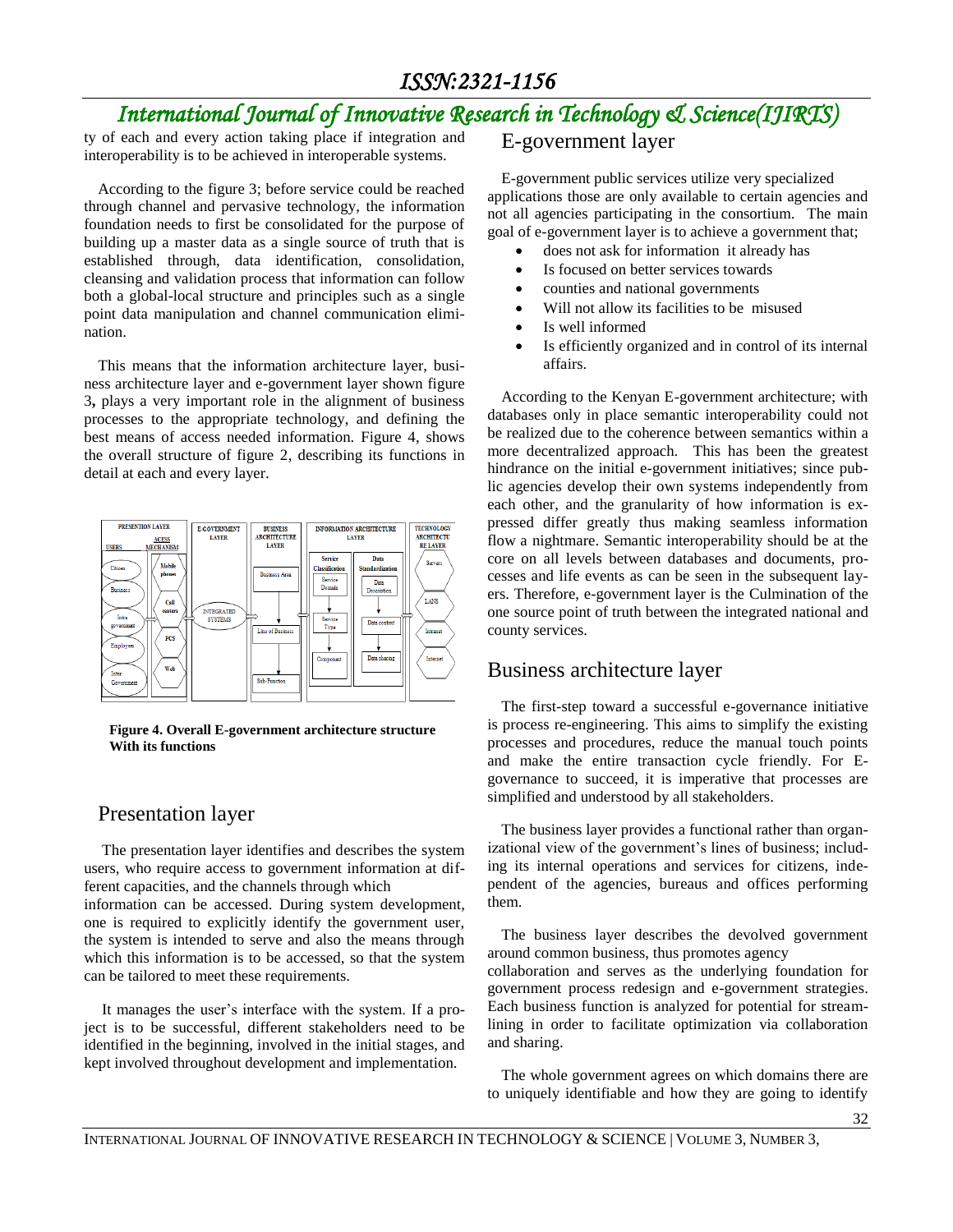# *International Journal of Innovative Research in Technology & Science(IJIRTS)*

them. Both governments need to decide to which domain their process relates. Also, analysis of processes that might be affected or need to be integrated with legacy systems for efficient delivery of services, thus in this layer it not only touches organizational interoperability but also semantic and more insight to technical.

### Information architecture layer

This layer can be divided into two;

#### **Service classification sub-layer**;

The service classification sub-layer classifies service components according to how they support business and performance objectives e.g ERPS,CRMs. It serves to identify and classify horizontal and vertical service components supporting government and their IT investments and assets.

It is organized across horizontal service areas independent of the business functions, providing a leverage able foundation for reuse of applications, application capabilities and business services.

#### **Data standardization sub-layer;**

The data standardization sub-layer is flexible and standard based to enable information sharing and reuse across the government via the standard description and discovery of common data and the promotion of uniform data management practices. It provides a standard means by which data may be described, categorized and shared. These are reflected within each of the three standardized areas;

#### **Data descriptions;**

Data descriptions, provides a means to uniformly describe data, thereby supporting its discovery and sharing.

#### **Data context;**

Data facilitates discovery of data through an approach to the categorization of data according to taxonomies.

#### **Data sharing;**

Data sharing, supports the access and exchange of data; where access consists of ad hoc requests (such as a query of data access asset) and exchange consists of fixed, recurring transactions between parties, enabled by capabilities provided by both the data context and data description standardization areas.

It provides guidance for implementing repeatable processes to enable data sharing in accordance with government-wide agreements encompassing national, county as well as other public and private non-governmental institutions. The intent is to mature, advance and sustains their data agreements in and iterative manner.

### Technology architecture layer

The technology architecture layer categorizes the standards and technologies that support and enable the delivery of service components and capabilities. It also unifies existing agency technologies and e-government guidance by providing a foundation to advance the reuse and standardization of technology and service components from a government wide perspective.

## Conclusion

In this Paper, an e-government architecture model for a devolved government is developed. It shows clearly how government can redesign their business processes based on the information and government policy to develop software. For a devolved government that operates through consultation and collaboration interoperability is of great value.

# Acknowledgement

The author Mose S.M is thankful to supervisors; Pro Wafula J. M, and Dr. Kimani S. for their support to develop this document.

## References

- [1] Al-Busaidy, M. (2010). E-government diffusion in Oman: a public sector employees perspective. *Transforming Government: people, process and policy , 3,4*, 350-390.
- [2] Al-Khouri, A. (2011). An innovative Approach for Egovernment Transformation. *Internation journal of managing value and supply chains , 2*(1), 20-30.
- [3] Al-khouri, A. (2013). E-government in Arab countries, A 6-staged roadmap to develop the public sector. *Journal of management and starategy, 2013* .
- [4] Allen, B. A., Julliet, L., Paquet, G., & Roy, J. (2011). E-governance and Government online in canada: partnerships, people and prospects. *centre of governance* .
- [5] Bhattacharya, D., & Gulla, U. (2012). E-service Quality model for Indian government portals: citizens' perspective. *journal of enterprise management , 25* (3), 246-271.